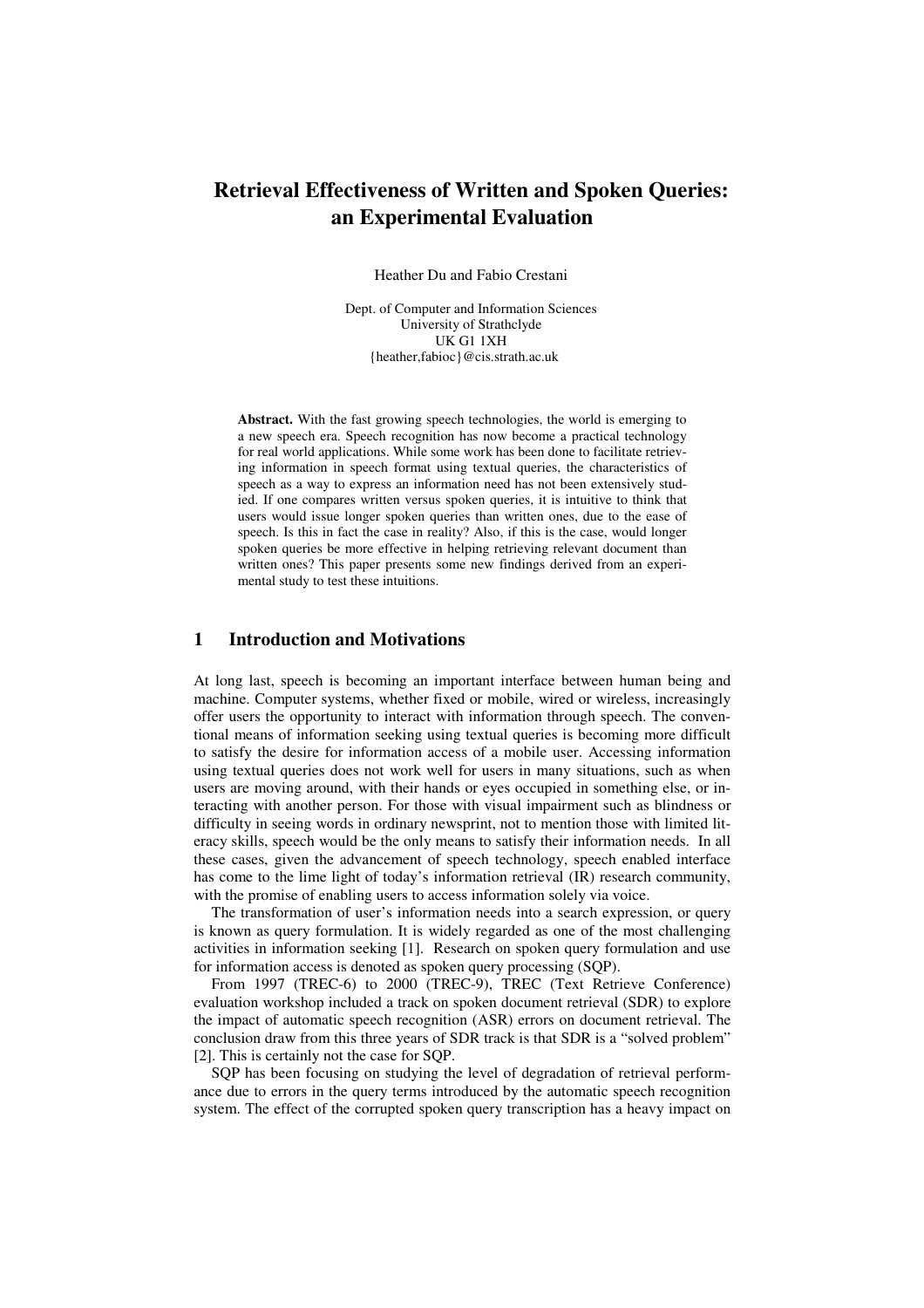the retrieval ranking [3]. Because IR engines try to find documents that contain words that match those in the query, any errors in the query have the potential for derailing the retrieval of relevant documents. Two groups of researchers have investigated this problem by carrying out experimental studies. One group [4] considered two experiments on the effectiveness of SQP. These experiments showed that as the query got slightly longer, the drop in effectiveness of system performance became less. Further analysis of the long queries by the other group showed that [5] the longer "long" queries are consistently more accurate than the shorter "long" queries. In general, these experiments concluded that the effectiveness of IR systems degrades faster in the presence of ASR errors when the queries are recognized than when the documents are recognized. Further, once queries are short the degradation in effectiveness becomes even more noticeable [6]. Therefore, it can be claimed that despite the current limitations of the accuracy of ASR software, it can be feasible to use speech as a means of posing questions to an IR system as long as the queries are relatively long. However, the query sets created in these experiments were artificial, being made of queries originally in textual form and dictated. Will spontaneous queries be long? Will people use same words, phrases or sentences when formulating their information needs via voice as typing onto a screen? If not, how different are written queries from spoken ones? What level of retrieval effectiveness should we expect from spontaneous spoken queries? It is a well-known fact that dictated speech is considerably different from spontaneous speech and easier to recognise [7]. It should be expected that spontaneous spoken queries would have higher levels of word error rate (WER) and different kinds of errors. Thus, the conclusions drawn from previous experimentation with spoken queries will not be valid until further empirical work is carried out to clarify the ways in which spontaneous queries differ in length and nature from dictated ones.

In this paper we present the results of an experimental study on the differences between written queries and their counterpart in spoken forms. We also present an evaluation of their respective retrieval performance effectiveness against an IR system. The paper is structured as follows. Section 2 discusses the usefulness of speech as a means of query input. Section 3 describes how we built a collection of spoken and written queries and highlights some of the differences found between the two. This collection of spoken and written queries is the test collection we will employ in our effectiveness study. The results of this study are reported in section 4. Conclusion with some remarks on the potential significance of the study and future directions of work are presented in section 5.

### **2 Spoken Queries**

The advantages of speech as a modality of communication are obvious. It is natural just as people communicate as they normally do; it is rapid: commonly 150-250 word per minutes [8]; it requires no visual attention; it requires no use of hands.

However, ASR systems produce far from perfect transcripts, which means that there is bound to be recognition mistakes at different levels depending on the quality of the ASR systems. Queries are generally much shorter than documents in the form of both text and speech. The shorter duration of spoken queries provides less context and redundancy, and ASR errors have a greater impact on effectiveness of IR systems. Furthermore, input with speech is not always perfect in all situations. Speech is public, potentially disruptive to people nearby and potentially compromising of confidentiality. Speech becomes less useful in noisy environment. The cognitive load im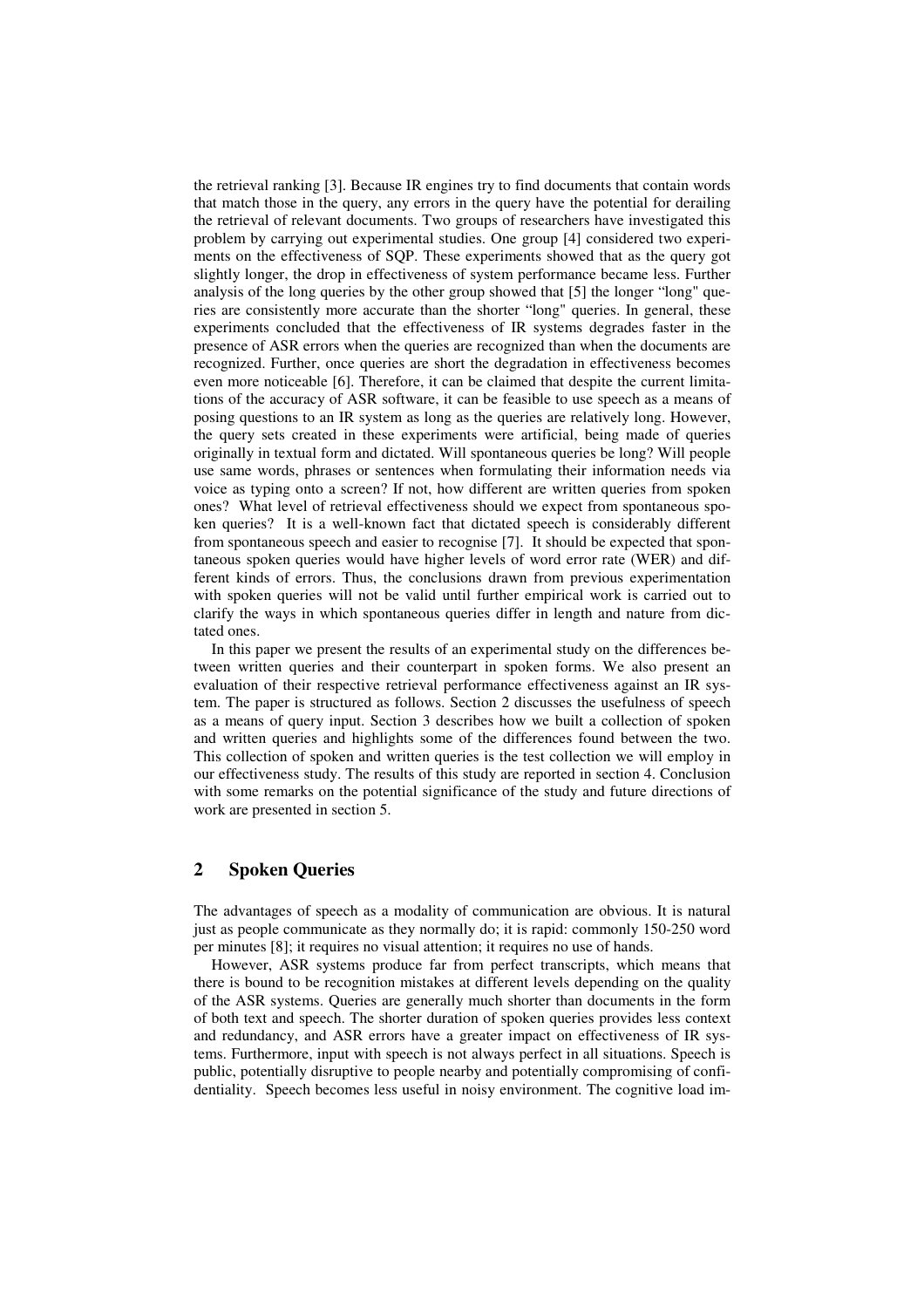posed by speaking must not be ignored. Generally when formulating spoken queries, users are not simply transcribing information but are composing it.

However, despite the unavoidable ASR errors, research shows that the classical IR techniques are quite robust to considerably high level of WER (about up to 40%), in particular for longer queries [9]. In addition, it has long been proved that voice is a richer media than written text [11]. It has more cues including voice inflection, pitch, and tone. Research shows that there exists a direct relationship between acoustic stress and information content identified by an IR index in spoken sentences since speakers stress the word that can help to convey their messages as expected [10]. People also express themselves more naturally and less formally when speaking compared to writing and are generally more personal. Thus, we would expect, as a result, that spoken queries would be longer in length than written queries. To test this hypothesis, we constructed and carried out an experiment as described in the following section.

## **3 Qualitative Comparison of Written versus Spoken Queries**

Our view is that the best way to assess the difference in query formulation between spoken form and written form is to conduct an experimental analysis with a group of potential users in a setting as close as possible to a real world application. We used a within-subjects experimental design [12].

#### **3.1 Experimental Study**

As retrieving information via voice is still relatively in its infancy, it would be difficult to identify participants for our study. We therefore decided to recruit from an accessible group of potential participants who is not new to the subject of Information Retrieval. 7 of our participant members were from the IR research group who have good knowledge of IR to some degree and 5 participants were research students who all have good experience of using search engines within the department of computer and information sciences, but few have prior experience with vocal information retrieval. It is worth to mention that all participants were native English speakers. There would be no language barriers for them to understand and formulate their information needs in English.

The set of topics we used for this experimental study was a subset of 10 topics extracted from TREC topic collection (topics 151–160). Each topic consists of four parts: id, title, description and narrative.

The experiment consisted of two sessions. Each session involved 12 participants, one participant at a time. The 12 participants who took part in the first session also took part in the second session. An experimenter was present throughout each session to answer any questions concerning the process at all times. The experimenter briefed the participants about the experimental procedure and handed out instructions before each session. Each participant was given the same set of 10 topics in text form. These topics were in a predetermined order and each had a unique ID. The tasks were that each participant was asked to form his/her own version for each topic in either written form or spoken form as instructed via a graphic user interface (GUI) on a desktop screen (written in Java). For session 1, each participant was asked to form his/her queries in written form for the first 5 topics and in spoken form for the second 5 topics via the GUI. For session 2, the order was reversed, that was each participant presented his/her queries in spoken form for the first half topic set and in written form for the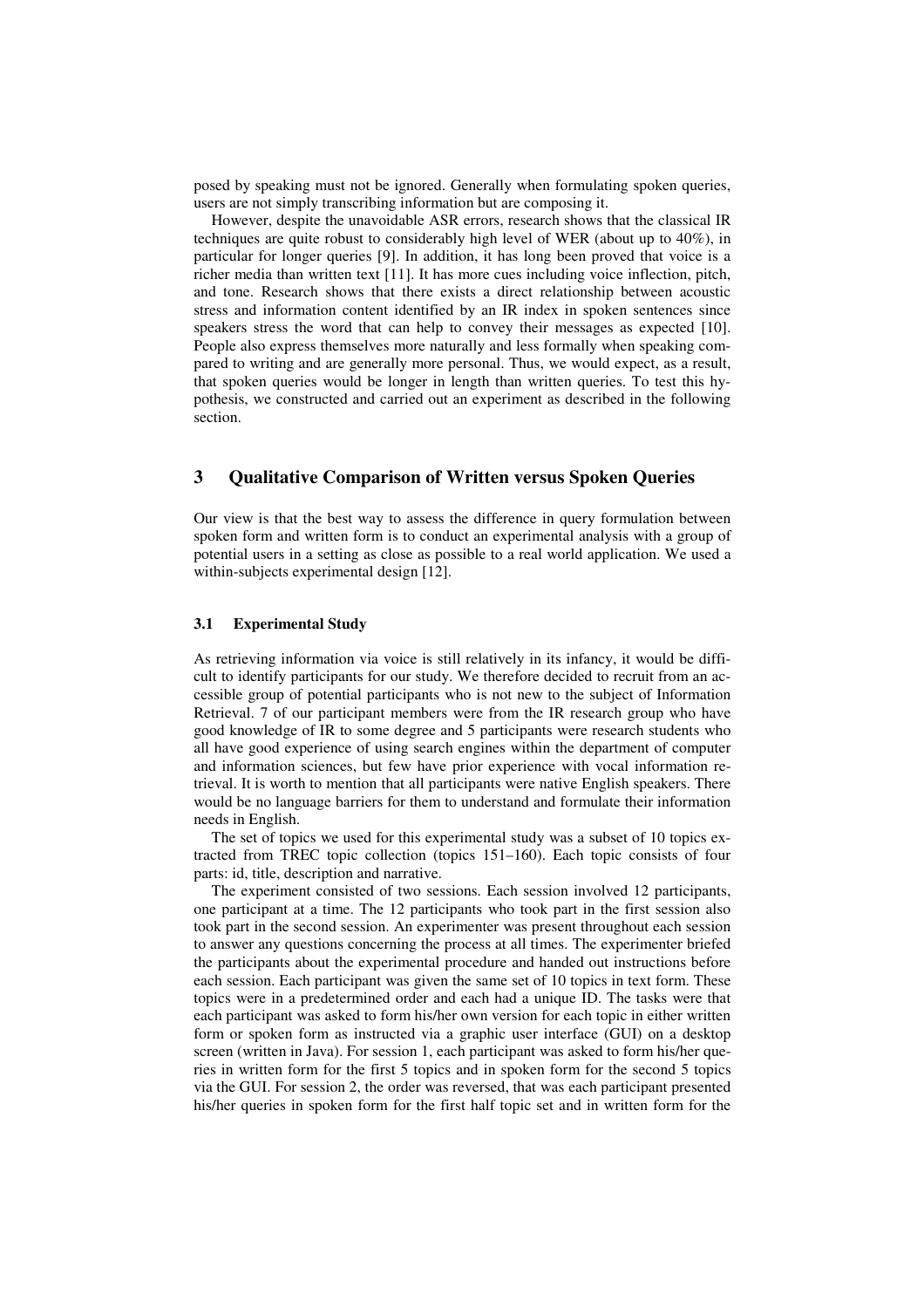second half topic set via the GUI. Each session lasted approximately 3 hours, which gave each participant to finish the tasks within 30 minutes and a maximum of 5 minutes time constraint was also imposed on each topic. During the course of the experiment, the written queries were collected and saved in text format. The spoken ones were recorded using close-talk microphone and saved in audio format in a wav file for each participant automatically. The data collected were used for post-experimental analysis and to test the experimental hypothesis.

#### **3.2 Experimental Results**

From this experiment, we have collected 120 written queries and 120 spoken queries that have been manually transcribed. Some of the characteristics of written and spoken queries are reported in Table 1.

This table pictures clearly that the average length of spoken queries is longer than written queries with a ratio rounded at 2.48. This seems to confirm our hypothesis that spoken queries are longer than written ones. After stopwords removal, the average length of spoken queries is reduced from 23.07 to 14.33 with a 38% reduction rate and the average length of written queries is reduced from 9.54 to 7.48 with a reduction rate at 22%. These figures indicate that spoken queries contain more stopwords than written ones. This indication can also be seen from the differentials between the average length and median length for both spoken and written queries. The difference between the numbers of unique terms occurred in the written query set and spoken query set is not great. This is because each participant worked on the same 10 topics and generated a written query and a spoken query for each topic, therefore there are 12 versions of written queries and 12 versions of spoken queries in relation to one topic.

| Data set                                 | Written queries | Spoken queries |
|------------------------------------------|-----------------|----------------|
| Number of queries                        | 120             | 120            |
| Unique terms in queries                  | 309             | 552            |
| Average query length (with stopterms)    | 9.54            | 23.07          |
| Average query length (without stopterms) | 7.48            | 14.33          |
| Median query length (without stopterms)  |                 |                |

Table 1. Characteristics of written & spoken queries.

The average length of written and spoken queries with/without stopwords for each topic is calculated and presented in Fig. 1. In Fig. 1, the scattered points for spoken queries always stay above the ones for written queries, which suggests the spoken queries are lengthier than the written ones. This is a case for every topic persistently. This is exactly what we would expect to see. We know from previous studies that the textual queries untrained users pose to information retrieval systems are short: most queries are three words or less. With some knowledge of IR and high usage of Web search engines, our participants have formulated longer textual queries. This is also typical of trained users. When formulating queries verbally, the ease of speech encouraged participants to speak more words

From the above analysis, we know that spoken queries as a whole are definitely lengthier than written queries. One would argue that people with natural tendency would speak more conversationally which results in lengthy sentences containing a great deal of function words such as prepositions, conjunctions or articles, that have little semantic contents of their own and chiefly indicate grammatical relationships, which have been referred as stopwords in IR community, whereas the written queries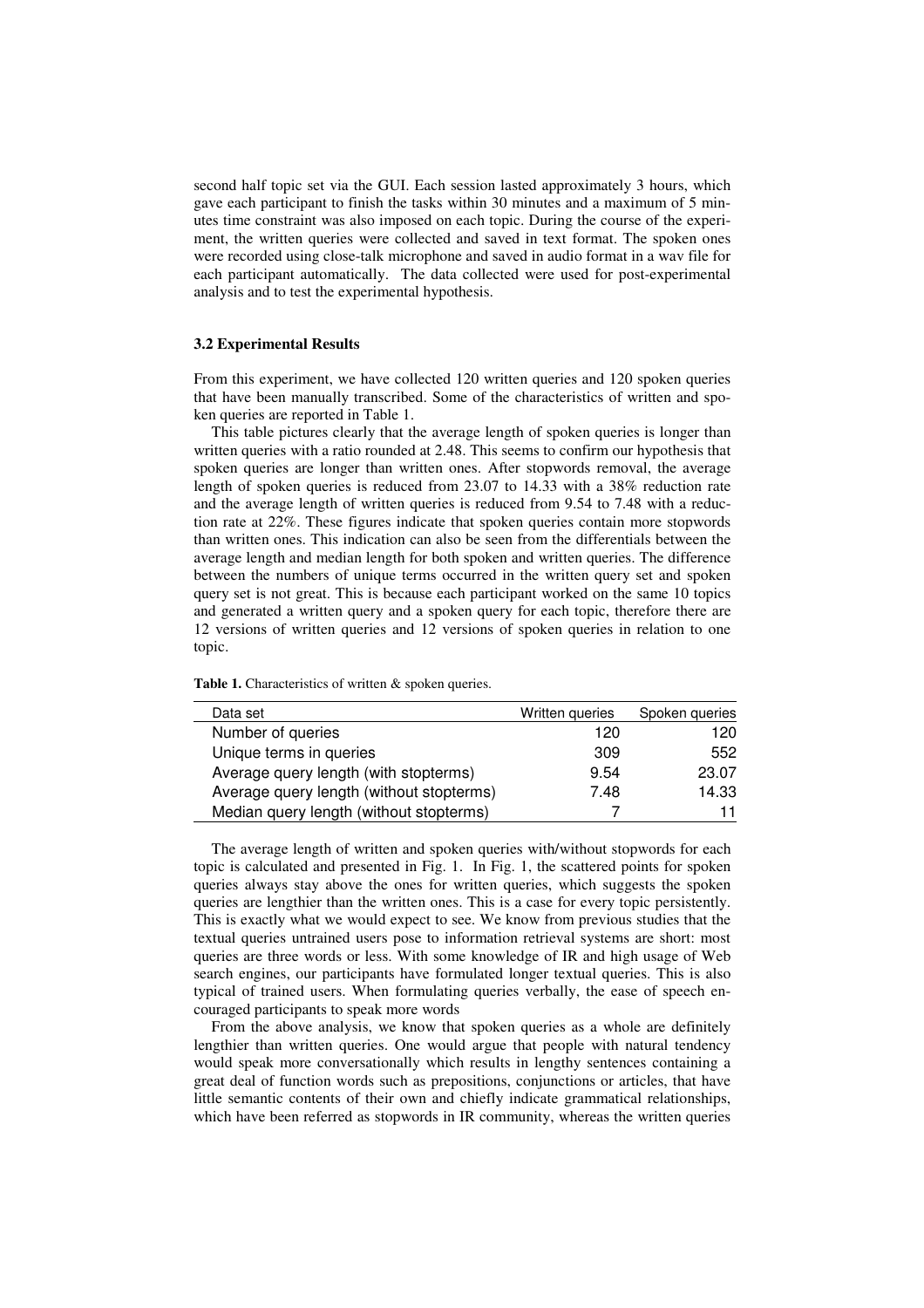are much terser but mainly contain content words such as nouns, adjectives and verbs, therefore, spoken queries would not contribute much than written queries semantically. However, after we remove the stopwords within both the spoken and written queries and plot the average length of spoken and written queries against their original length in one graph, as shown in Fig. 1, which depicts a very different picture.



**Fig. 1.** Average length of queries across topics.

As we can see from this figure, the points for spoken queries are consistently on top of the ones for the written queries; after stopwords removal, each of them are also undoubtedly becoming shorter. Moreover, the points for spoken queries without stopwords stay above the ones for written queries without stopwords consistently across every topic. Statistically, the average spoken query length without stopwords is 14.33 and for written query, that is 7.48, which shows the spoken queries have almost doubled the length of the written ones. This significant improvement in length indicates that the ease of speaking encourages people to express not only more conversationally, but also more semantically. From IR point of view, more search words would improve the retrieval results. Ironically, for SQP, the bane is the very tool that makes it possible: the speech recognition. There are wide range of speech recognition softwares available both for commercial and research purposes. High quality speech recordings might have a recognition error rate of under 10%. The average word error rates (WER) for large-vocabulary speech recognisers are between 20 to 30 percent [13]. Conversational speech, particularly on a telephone, will have error rates in the 30-40% ranges, probably on the high end of that in general. In this case in our experiment, even if at the WER at 50%, it would not cause greater degradations on the spoken queries to make them shorter than written queries. In other word, the spoken information clearly has the potential to be at least as valuable as written material.

We also summarise the length of queries with/without stopwords for all 10 topics across all participants. The average length of queries per participant is presented in Fig. 2.

We could observe from Fig. 2 that it is the same case for every participant that his/her spoken queries are longer than written ones consistently. However, the variations of the length between spoken and written queries for some participants are very small. In fact, after we studied the transcriptions of spoken queries, we observed that the spoken queries generated by a small portion of participants are very much identical to their written ones. The discrepancies of length within written queries are very insignificant and relatively stable. All participants used similar approach to formulate their written queries by specifying only keywords. The experience of using textual search engines influenced the participants' process of query formulations. For most popular textual search engines, the stopwords would be removed from a query before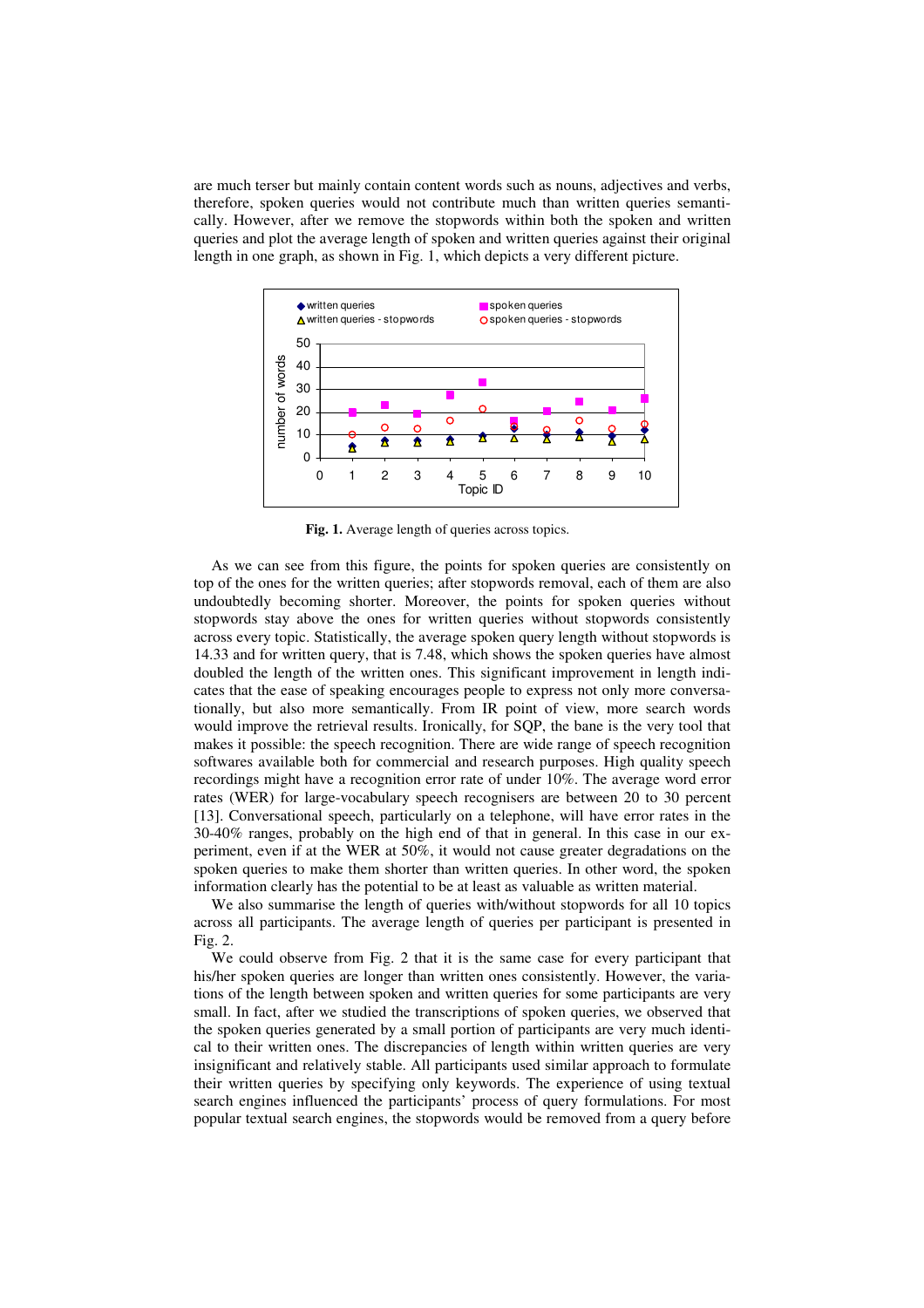creating the query representation. Conversely, the length fluctuates rapidly within spoken queries among participants.

We did not run a practice session prior to the experiment such as to give an example of how to formulate a written query and a spoken query for a topic, since we felt this would set up a template for participants to mimic later on during the course of experiment and we would not be able to find out how participants would go about formulating their queries. In this experiment, we observed that 8 out of 12 participants adopted natural language to formulate their queries which were very much like conversational talk and 4 participants stuck to the traditional approach by only speaking keywords and/or broken phrases. They said they did not want to "talk" to the computer as they felt strange and uncomfortable to speak to a machine. This suggests that participants own personalities played a key roll in the query formulation process.



**Fig. 2.** Average length of queries per participant.

After stopwords removal, the spoken queries are still lengthier than the written ones. Fig. 2 shows a consistency with the result of the previous analysis that people tend to use more function words and content words in speaking than writing. This is true for every participant in our experiment.

A sentence in natural language text is usually composed of nouns, pronouns, articles, verbs, adjectives, adverbs, and connectives. From IR point of view, not all words are equally significant for representing the semantics of a document. Investigating the distribution of different part of speech (POS) in the two forms of queries gives us another opportunity to shed light on the nature of the differences and similarities between spoken and written queries. Fig. 3 shows a comparison of POS between the two query sets. This figure indicates that categorematic words, primarily nouns, verbs and adjectives, i.e. words that are not function words, made up a majority of word types. There are more types of words in spoken queries than written queries. Nouns, adjectives and verbs are frequently used in both written and spoken queries. Nouns have the largest type shares in both query forms and higher percentage in written queries than spoken queries, as nouns are well known to carry more information content and therefore more useful for search purposes. Verbs are the second largest POS in spoken queries and the third largest in written queries thus they seem to play a more important role in spoken than in written queries, whereas adjectives are more common in written queries than in spoken queries. Prepositions and conjunctives are also heavily used in spoken queries. These two POS types are considered stopwords, so they would be automatically removed during the indexing procedure.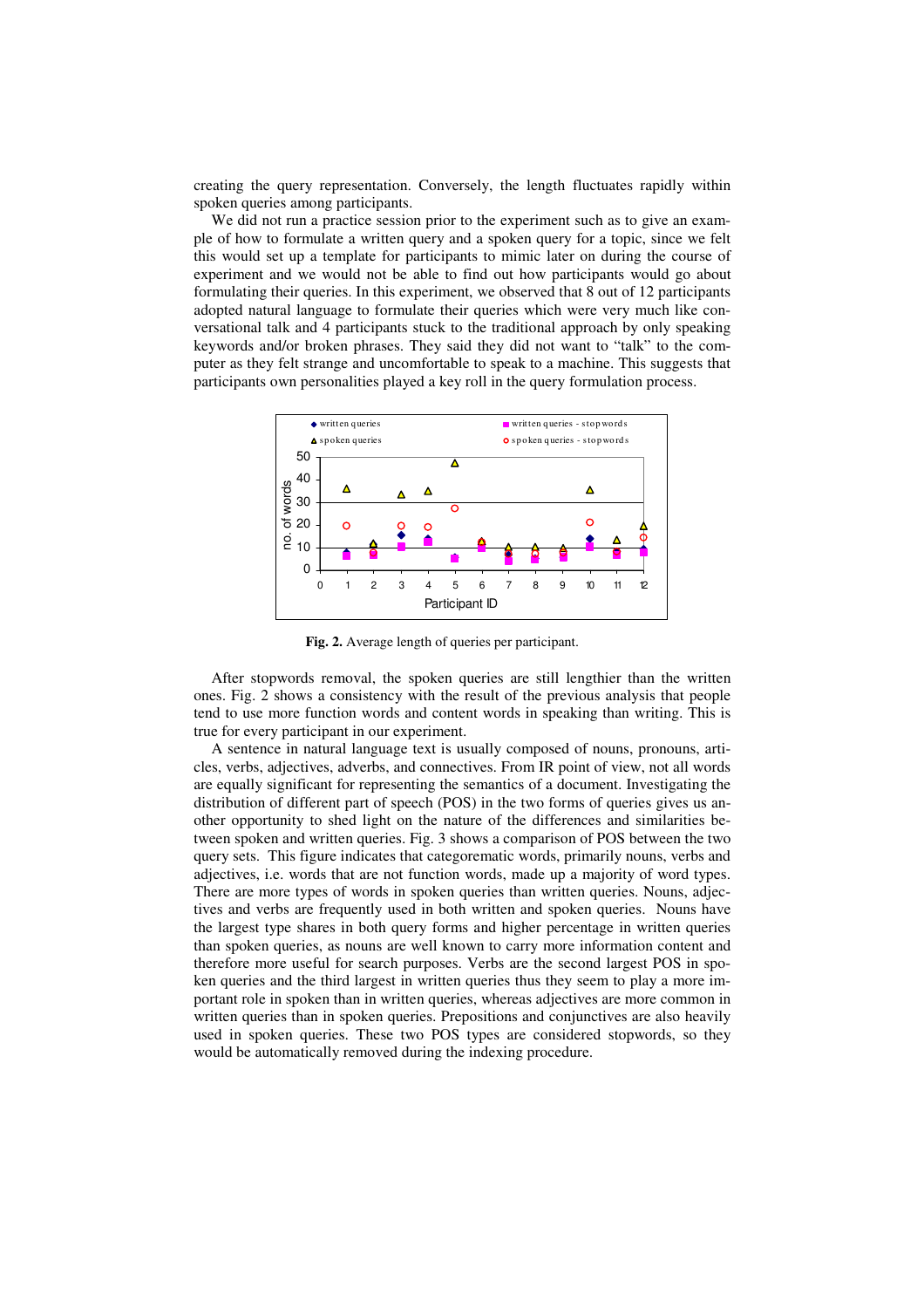

Fig. 3. Percentages of part-of-speech in written & spoken queries.

# **4 Retrieval Effectiveness of the Written versus Spoken Queries**

This section describes the procedure and the results of an experimental analysis into the effectiveness of written versus spoken queries. In this context we assume that the spoken queries have been perfectly transcribed, that is, the speech recognition process is perfect. This is of course a gross simplification, since even well trained ASR systems make recognition mistakes. Nevertheless, we believe this study could provide the upper bound level of performance of an IR system using spoken queries.

#### **4.1 Experimental Procedural**

In order to experiment the differences in effectiveness of written and spoken queries, a suitable test environment needs to be devised. Classical IR evaluation methodology [14] suggests that such test environment should consist of the following components:

- a) a collection of textual document;
- b) a set of written and spoken queries with associated document relevance assessments;
- c) IR system;
- d) some measures of the IR system effectiveness.

The collection we used is a subset of the collection generated for TREC [15]. The collection is made of the full text of articles of the Wall Street Journal from year 1990 to year 1992. The 120 written and 120 spoken queries collected from above mentioned experiment were used. Since the two sets of queries were generated based on the 10 TREC topics, we could be able to use the corresponding set of relevant documents.

We used the Lemur IR toolkit to implement the retrieval system. Lemur has been developed by the Computer Science Department of the University of Massachusetts and the School of Computer Science at Carnegie Mellon University [16]. It supports indexing of large text collection, the construction of simple language models for documents, queries and the implementation of retrieval systems based on language models as well as a variety of other retrieval models.

The main IR effectiveness measures used in our study are the well-known measure of Recall and Precision. Recall is defined as the portion of all the relevant documents in the collection that has been retrieved. Precision is the portion of retrieved documents that is relevant to the query. Once documents are ranked in response to a query according to the retrieval status value (RSV), precision and recall can be easily evalu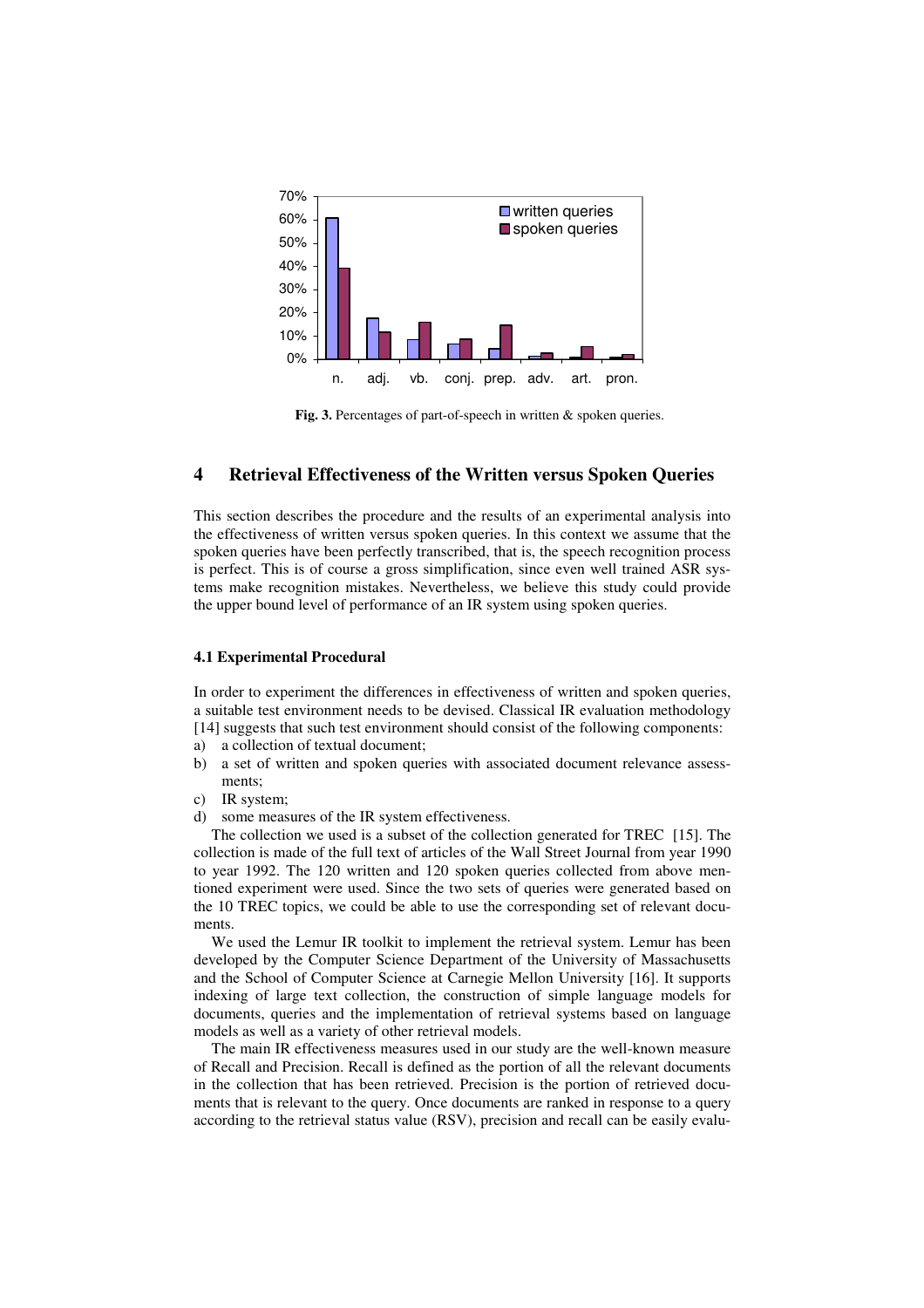ated. These values are displayed in tables or graphs in which precision is reported for standard levels of recall (from 0.1 to 1.0 with 0.1 increments). In order to measure the effectiveness of the IR system of written and spoken queries, a number of retrieval runs were carried out against different IR models and precision and recall values were evaluated. The results reported in the following graphs were averaged over the entire sets of 120 written queries and 120 spoken queries.

#### **4.2 Results of the Effectiveness of Written and Spoken Queries**

We ran these two sets of queries against three models implemented using the Lemur toolkit: a basic TFIDF vector space model, the Okapi, and a language modelling method that used the Kullback-Leibler similarity measure between document and query language models. No relevance feedback methods were used for any of these three models.

The TFIDF vector space model was implemented using standard methods in which each document and each query are represented by term frequency vectors, then the terms in those vectors are weighted using TFIDF weight, and finally the RSV value of each query-document pair is calculated as the sum of their term weights. Fig. 4 depicts the effectiveness of written and spoken queries using the above TFIDF models. Naturally, we would expect the best result should be obtained for the perfect transcript, but the performances obtained for the two query sets are very similar. Like in

any scientific experiment, the outcome of an IR experiment is affected by random errors. As the result, we cannot conclude that one is better than the other based on a small performance difference between two query sets. Significance tests are needed to decide whether the performance difference between two query sets is statistically significant. The paired t-test is the most widely used in IR. The general idea behind the tests is: we assume that two techniques being compared are equally good. Under the assumption, we calculate a probability (p-value) that the observed performance difference could occur by chance. The smaller is the p-value, the more significant is the difference between the two techniques. The p value derived from TFIDF retrieval was very big; this indicates that a difference on system performance between spoken and written queries is statistically insignificant.



**Fig. 4.** P/R graph for simple TFIDF model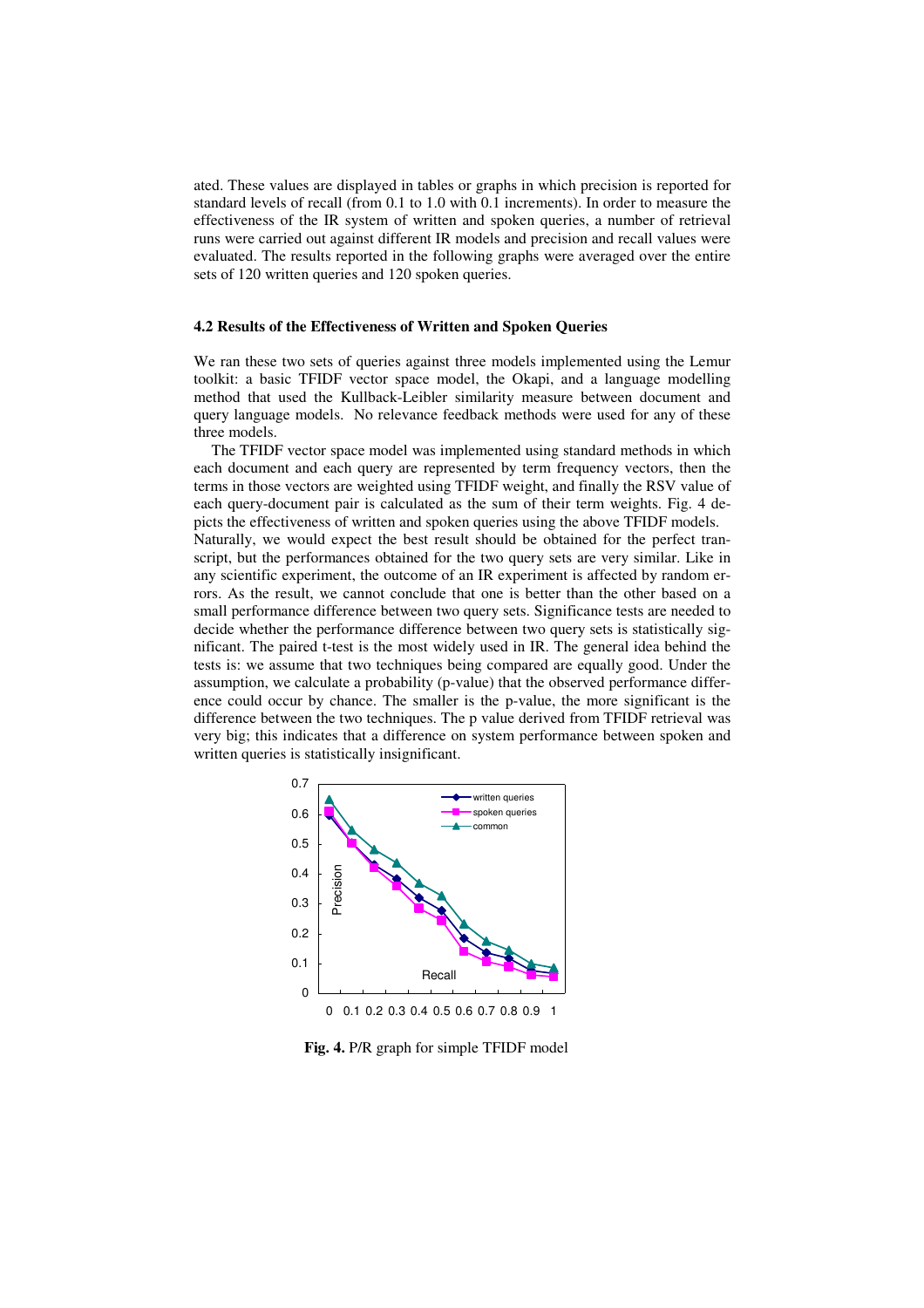

**Fig. 5.** P/R graph for KL & JM model.

In order to identify which words were responsible for the effectiveness results, we artificially built another query set of 120 queries by using the words appearing in both written queries and spoken queries. The results obtained with this set of queries, shown in Fig. 4, indicate that this query terms set obtained slightly better retrieval performance. This is an indication the important words (those responsible for the retrieval effectiveness) are present in both query sets. Those words that are present only in spoken or written queries are therefore responsible for the decrease in performance.

Only slightly different results were obtained using the language model implemented in Lemur, which is based on the Kullback-Leibler similarity measure and the JM smoothing (KL&JM). Fig. 5 depicts the effectiveness of the three query sets and they all had very similar performance. In fact a t-test shows that the differences are not statistically significant. It seems that the language model is not able to show the difference between the sets of spoken and written queries and the set of queries obtained by only considering the words these two sets have in common.



**Fig. 6.** P/R graph for simple Okapi model

Rather different results are reported in Fig. 6, which shows the effectiveness of written and spoken queries against the Okapi BM25 model, implemented in Lemur using the well-known BM25 formula [17]. In this case we can observe that written queries clearly outperformed spoken ones. The t-test shows that the difference between these two performances is statistically significant. The common query terms set obtained very similar but slightly better performance as the written queries.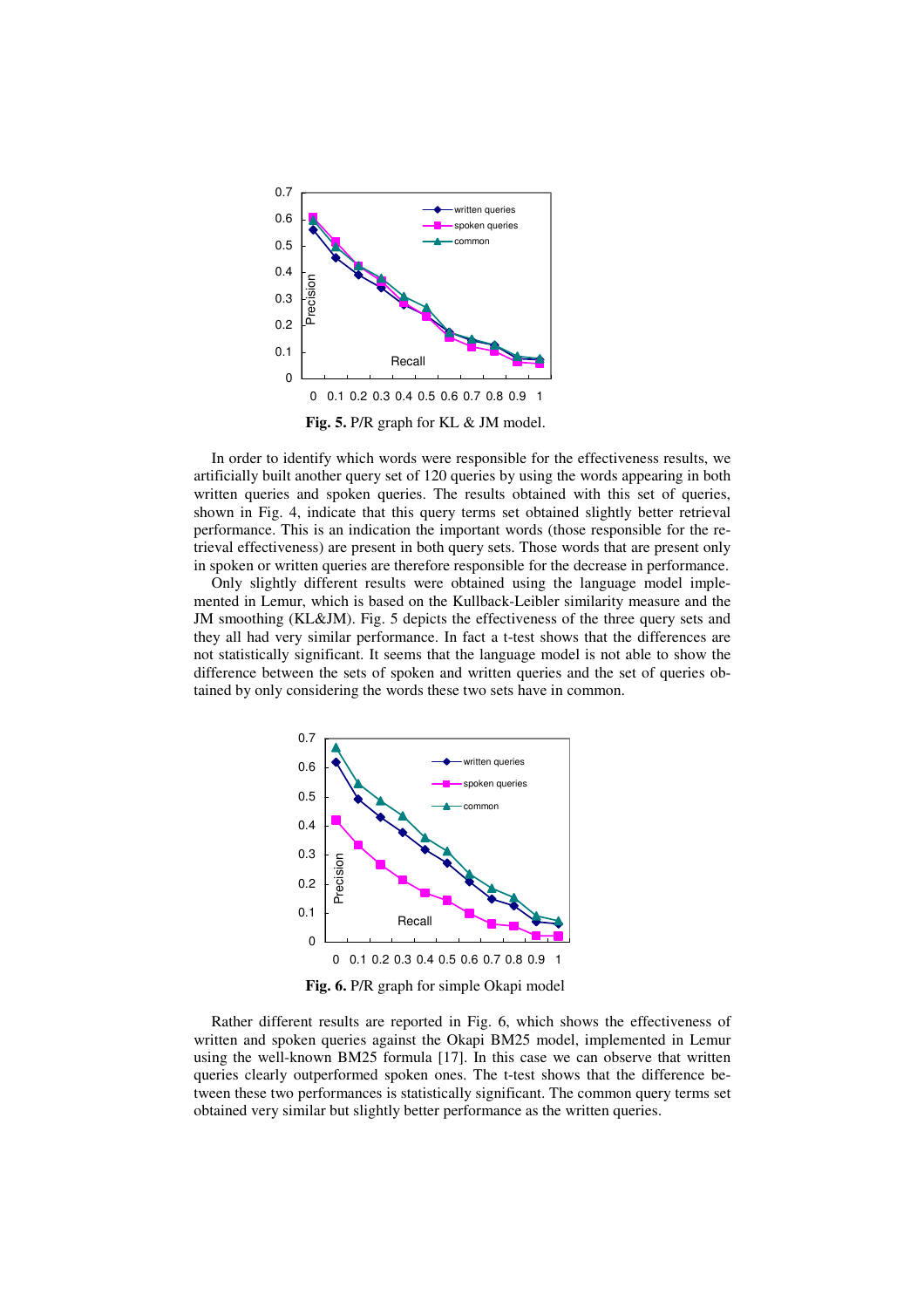It is not clear to us how so different effectiveness measure were obtained for the same query sets using different models. However, it is clear that our hypothesis that spoken queries would produce better retrieval performance just because they were longer does not hold. This warrants further investigation that is still under way and that is only partially reported in the next section.

#### **4.3 Analysis of the Experimental Results**

From above Fig. 4 and Fig. 5 reporting the results of the TFIDF and KL&JM models applied to written and spoken queries, we can conclude that these two sets of queries are almost equally effective with respect to retrieval performances. This is contrary to what we expected. From the previous experiment on qualitative comparison between written and spoken queries in terms of their length, we could claim that spoken queries are more useful than written queries because they carry more content words. As far as IR performance is concerned, more content words should lead to a more effective relevant document retrieval. This fact is supported by much past research. So, where have the content words gone during the retrieval process? These two graphs also shows that the performance of the common query terms is very similar to the ones of written and spoken query sets from which it was extracted. This indicates that the words useful for retrieval purposes are those words that appear in both written queries and spoken queries. Lets us look at this result by taking a specific query. A typical user spoken query looks like the following:

"I want to find document about *Grass Roots* Campaign by *Right Wing Christian Fundamentalist* to enter the political process to further their religious agenda in the *U.S*. I am especially interested in threats to *civil liberties*, government stability and the *U.S. Constitution*, and I'd like to find feature articles, editorial comments, news items and letters to the editor."

Whereas its textual counterpart looks like:

#### "*Right wing Christian fundamentalism, grass roots, civil liberties, US Constitution*."

Words present in both queries are reported in italic. The words appearing in the written query are more or less also present in its corresponding spoken query. Other words in spoken query include conjunctions, prepositions and articles that will be removed as stopwords. The parts such as "I want to find document about" and "I am especially interested in" are conversional and contained words that while they will not all be removed as stopwords, will definitely have very low weights (IDF or KL) and therefore would not be useful. Although there are also some nouns in the spoken query, such as "feature articles, editorial comments, news items letters editor" which specify the forms of relevant document, these words are unlikely to appear in relevant documents therefore do not contribute to the RSVs. The vocabulary sizes of these three query sets are shows in Table 2. 71% of words in written queries are in the common words whereas only 40.9% for spoken query words. The ratio of common terms over the total vocabulary sizes of written and spoken queries is 25.9%.

**Table 2.** Vocabulary size of different query sets.

| Written queries | Spoken queries | Common queries terms |
|-----------------|----------------|----------------------|
| 309             | 552            | 226                  |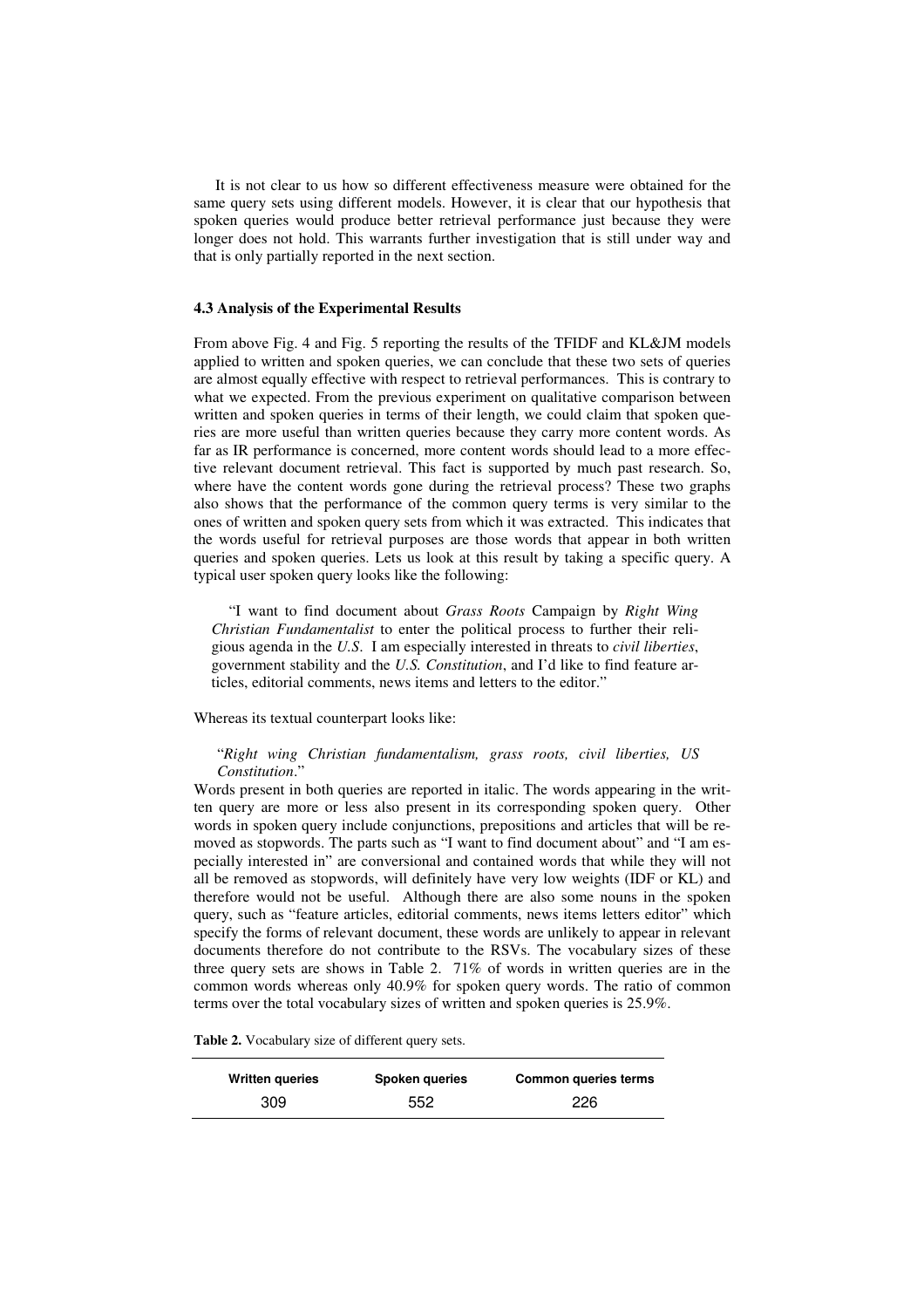Fig. 5 shows the effectiveness of written and spoken queries against Okapi model. Surprisingly, the BM25 formula seems to have a very bad effect on spoken queries. The written queries manage to maintain its performance, whereas the retrieval effectiveness for spoken queries gets much worse than that obtained with the TFIDF and KL&JM models. There is no clear explanation for this phenomenon. A deeper analysis needs to be carried out to study this effect, before any conclusions could be generalized.

# **5 Conclusions and Future Work**

This paper reports an experimental study on the differences between spoken and written queries in qualitative terms and in terms of their effectiveness performance, assuming perfect recognition. This study serves as the basis for a preliminary speech user interface design, to be carried out in the near future. The results show that using speech to formulate one's information needs not only provides a way to express it naturally, but also encourages one to speak more "semantically", i.e. using more content bearing words. This means that we can come to the conclusion that spoken queries as a means of formulating and inputting information needs are utterly feasible.

Information retrieval systems are very sensitive to errors in queries, in particular when these errors are generated by applying ASR to spoken queries [18]. We are fully aware of this potential threat, therefore for future work, we are going to design robust IR models able to deal with this problem. With this goal in mind, we are going first to transcribe the recordings of the spoken queries using ASR software and the identify an IR system which can be used to evaluate the effect of word error rate of spoken queries against written queries on the effectiveness of the retrieval performance. We will then study how the IR system can be made more robust to these errors. One possible way is to use on verbal information contained in speech, like for example prosodic stress, in conjunction with POS tagging to identify the most useful words on which the recognition accuracy of the ASR process should be concentrated.

As a side research, we are carrying out a similar experiment on Mandarin, a language that has a completely different semantic structure from English, to check if the results presented in this paper also hold for other languages. The topics being used for this experimental study are a subset extracted from the TREC-5 Mandarin Track and the participants are all native Mandarin speakers with good experience of using search engines.

### **Acknowledgments**

The authors would like to thank all the participants who were from the Department of Computer and Information Sciences at the University of Strathclyde for their efforts and willingness in taking part in this experiment voluntarily.

### **References**

[1] Cool, D., Park, S., Belkin, N.J., Koenemann, J. and Ng, K.B. Information seeking behaviour in new searching environment. *CoLIS 2*. Copenhagen. (1996)403-416.